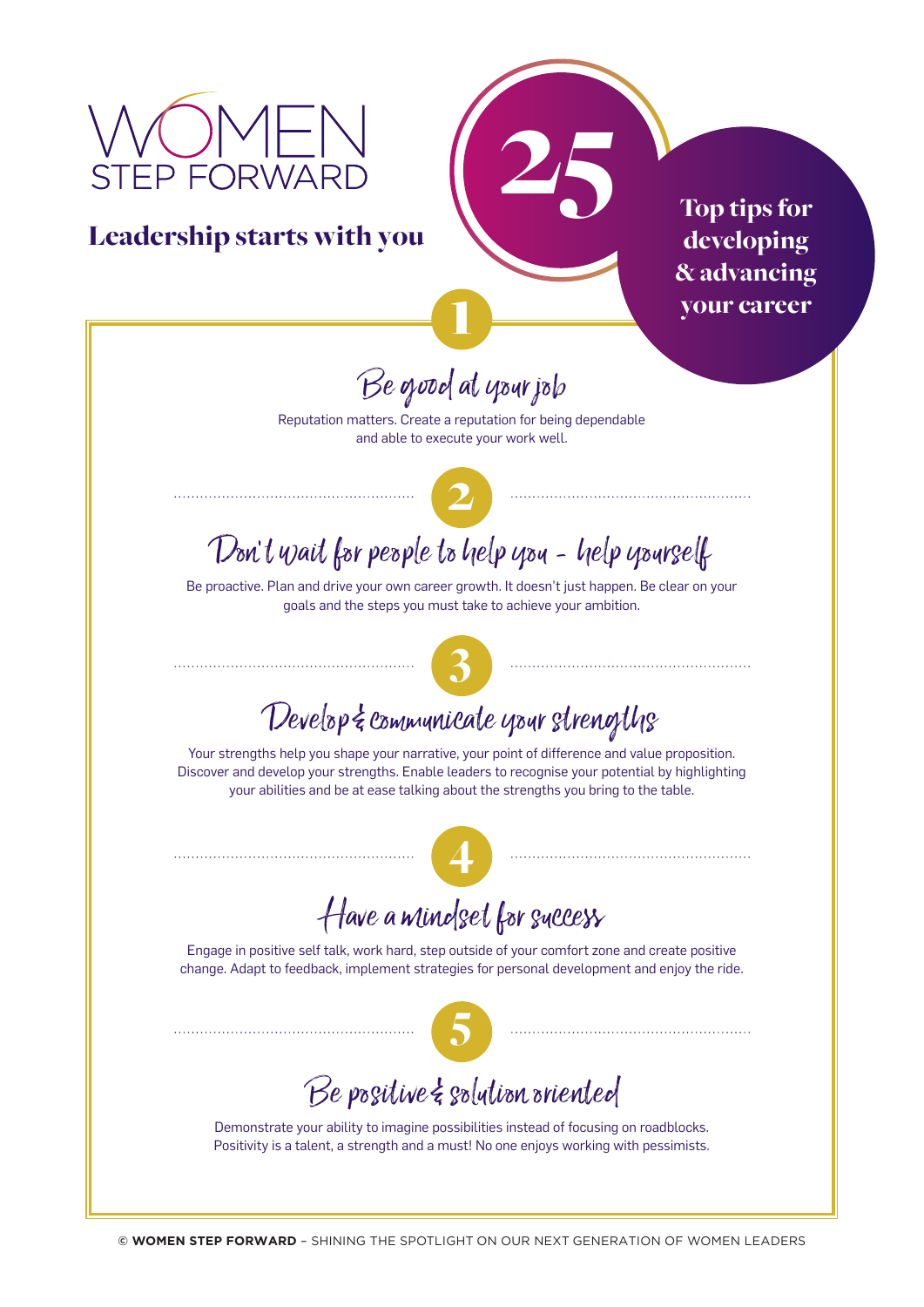|  | <b>TACKLING IMPOSTOR SYNDROME</b>                                                                                                                                                                                                                                                                   |
|--|-----------------------------------------------------------------------------------------------------------------------------------------------------------------------------------------------------------------------------------------------------------------------------------------------------|
|  | Easier said than done but limit your negative self beliefs. Gain insight about<br>how you hold yourself back and develop knowledge and skills to build your<br>confidence and combat imposter syndrome.                                                                                             |
|  | <b>BUILD CONNECTIONS</b>                                                                                                                                                                                                                                                                            |
|  | Jobs can materialise from the people you know. Maintain good relationships.<br>Connect with organisational leaders, key decision makers, colleagues and people<br>you have studied with. Show your worth and sustain your network by adding<br>value to their lives.                                |
|  | <b>GET PEOPLE INVESTED IN THE ADVANCEMENT</b><br>OF YOUR CAREER                                                                                                                                                                                                                                     |
|  | Speak up and tell people about your ambition and where you want to be. Tell<br>your boss and other people who have clout and influence - they will support your<br>progress and could speed up your journey by speaking up for you or presenting<br>you with opportunities.                         |
|  | ON THE JOB LEARNING AND DEVELOPMENT                                                                                                                                                                                                                                                                 |
|  | Opportunities in your place of work could include project roles, backfilling vacant<br>positions, job shadowing leaders or employees in your organisation to learn<br>about leadership styles or roles, or accepting lateral moves to broaden and<br>deepen your experience.                        |
|  | OBSERVE OTHER LEADERS                                                                                                                                                                                                                                                                               |
|  | See every day and every interaction as an opportunity to learn about leadership.<br>Observe how people lead. Notice what works well, notice action that aligns with<br>your own personal values and consider how you would do things differently if you<br>were in charge.                          |
|  | GET INVOLVED IN CHANGE PROJECTS AND<br><b>BECOME A CHANGE AGENT</b>                                                                                                                                                                                                                                 |
|  | Get involved in organisational-wide transformation, group or team based<br>change processes. They provide you with an opportunity to build new skills and<br>expertise and it demonstrates your commitment to an organisation's future.                                                             |
|  | <b>INFORMAL FEEDBACK</b>                                                                                                                                                                                                                                                                            |
|  | When you come out of a meeting that you presented in or were a critical<br>contributor ask your manager "what did you think I did well and what do you<br>think I could have improved." Handling constructive feedback gets easier with<br>time and is a great tool for improving your performance. |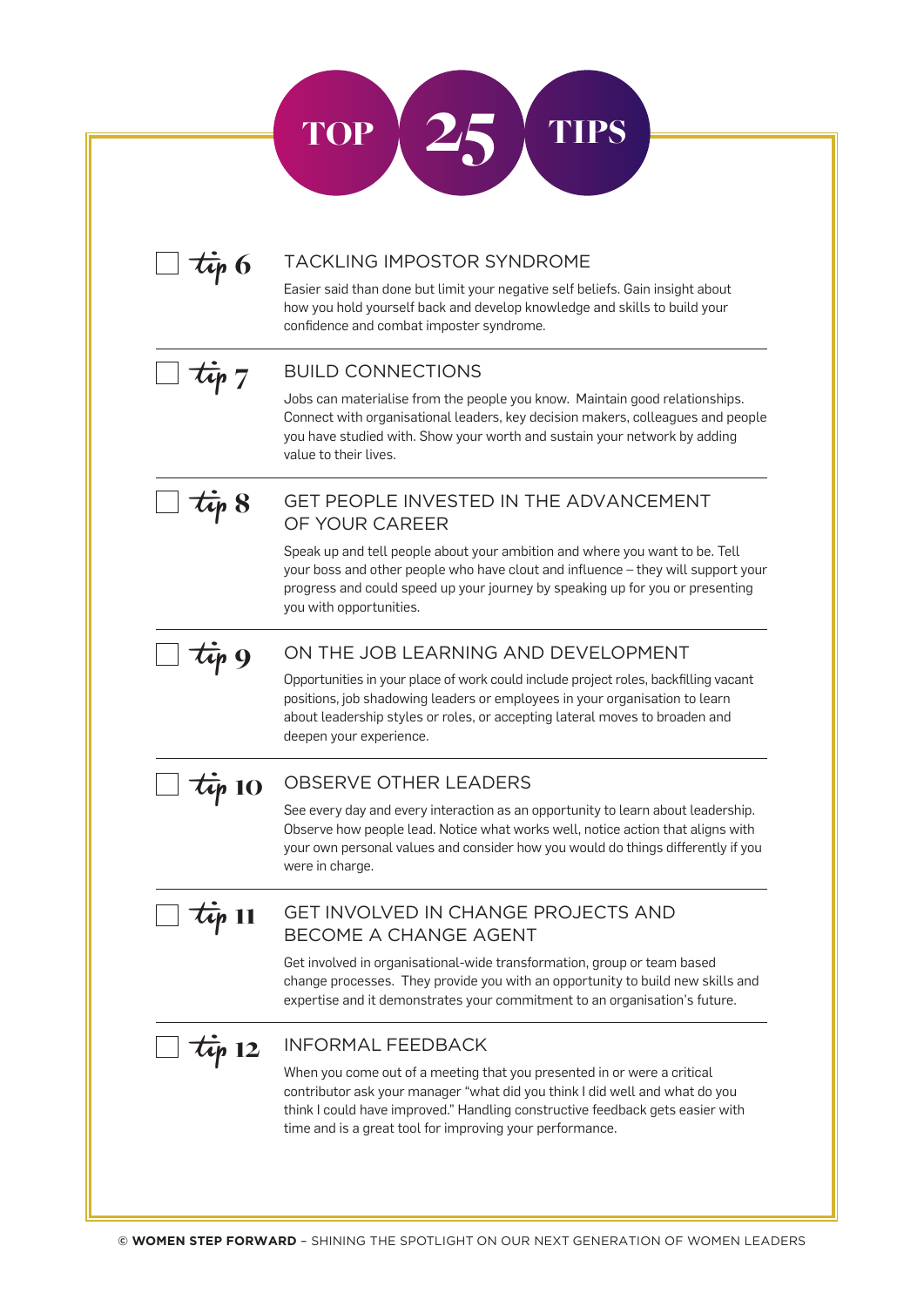